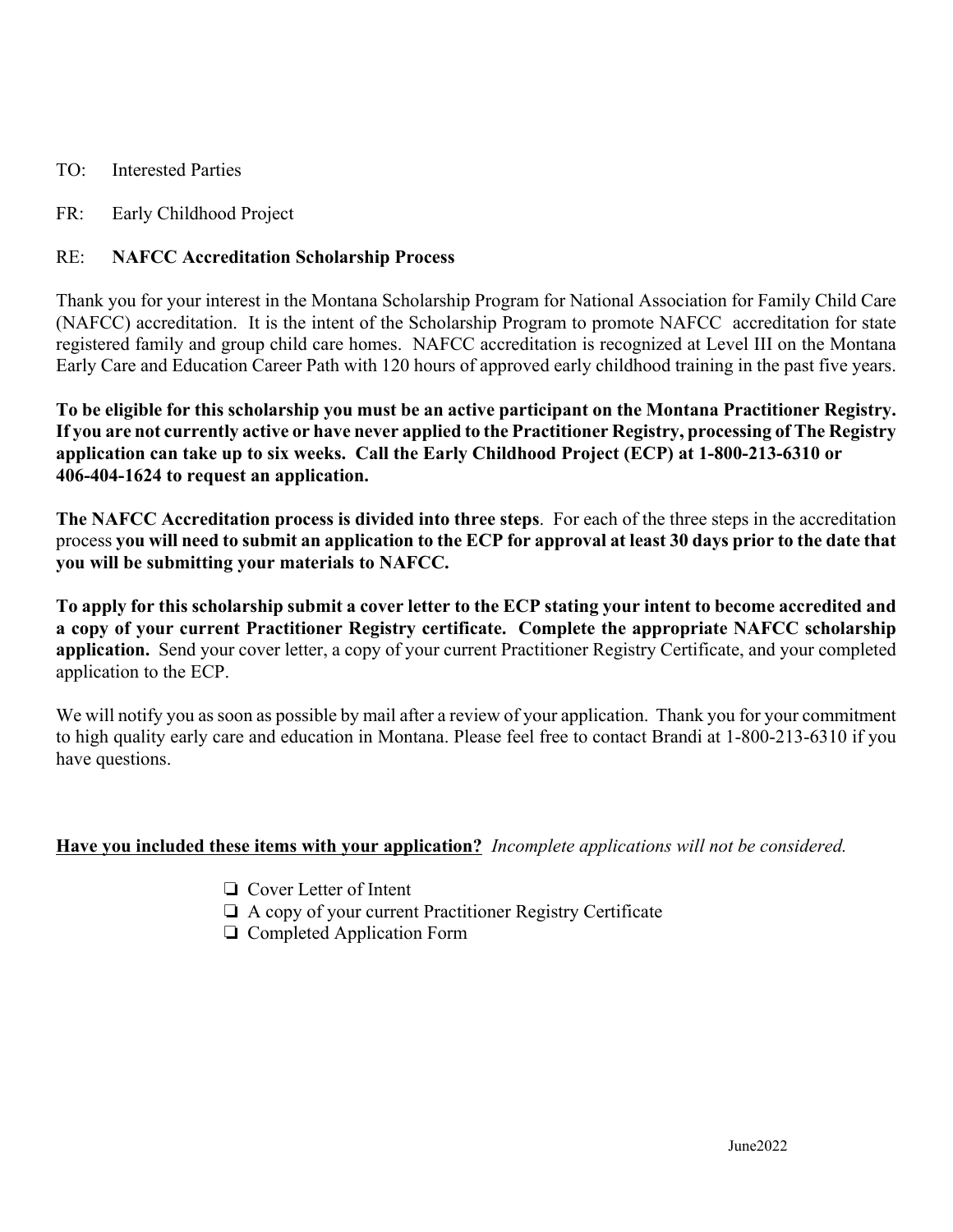|                                                 | <b>A</b> montana early childhood project                                                                                                                                                                                         |
|-------------------------------------------------|----------------------------------------------------------------------------------------------------------------------------------------------------------------------------------------------------------------------------------|
| Montana DPHHS/<br>Child Care & Development Fund | <b>MONTANA SCHOLARSHIP PROGRAM</b><br><b>SCHOLARSHIP APPLICATION</b><br><b>NAFCC ACCREDITATION FOR</b><br><b>EARLY CHILDHOOD PROGRAMS</b>                                                                                        |
| <b>Step 3. Renewal</b>                          |                                                                                                                                                                                                                                  |
|                                                 |                                                                                                                                                                                                                                  |
|                                                 |                                                                                                                                                                                                                                  |
|                                                 |                                                                                                                                                                                                                                  |
|                                                 | Program Name                                                                                                                                                                                                                     |
|                                                 |                                                                                                                                                                                                                                  |
|                                                 |                                                                                                                                                                                                                                  |
|                                                 |                                                                                                                                                                                                                                  |
|                                                 | A copy of your current Montana Practitioner Registry Certificate must be included<br>with this application. If you are not currently an active participant on the Practitioner Registry,<br>contact the Early Childhood Project. |
|                                                 | How did you learn about the availability of NAFCC Accreditation Funds?                                                                                                                                                           |
|                                                 |                                                                                                                                                                                                                                  |

**1. How long have you been a registered provider with the state of Montana? \_\_\_\_\_\_\_\_\_\_\_\_\_\_\_\_\_\_\_\_\_\_\_ Briefly describe your program:**

**2. Why are you seeking to become a NAFCC accredited provider?**